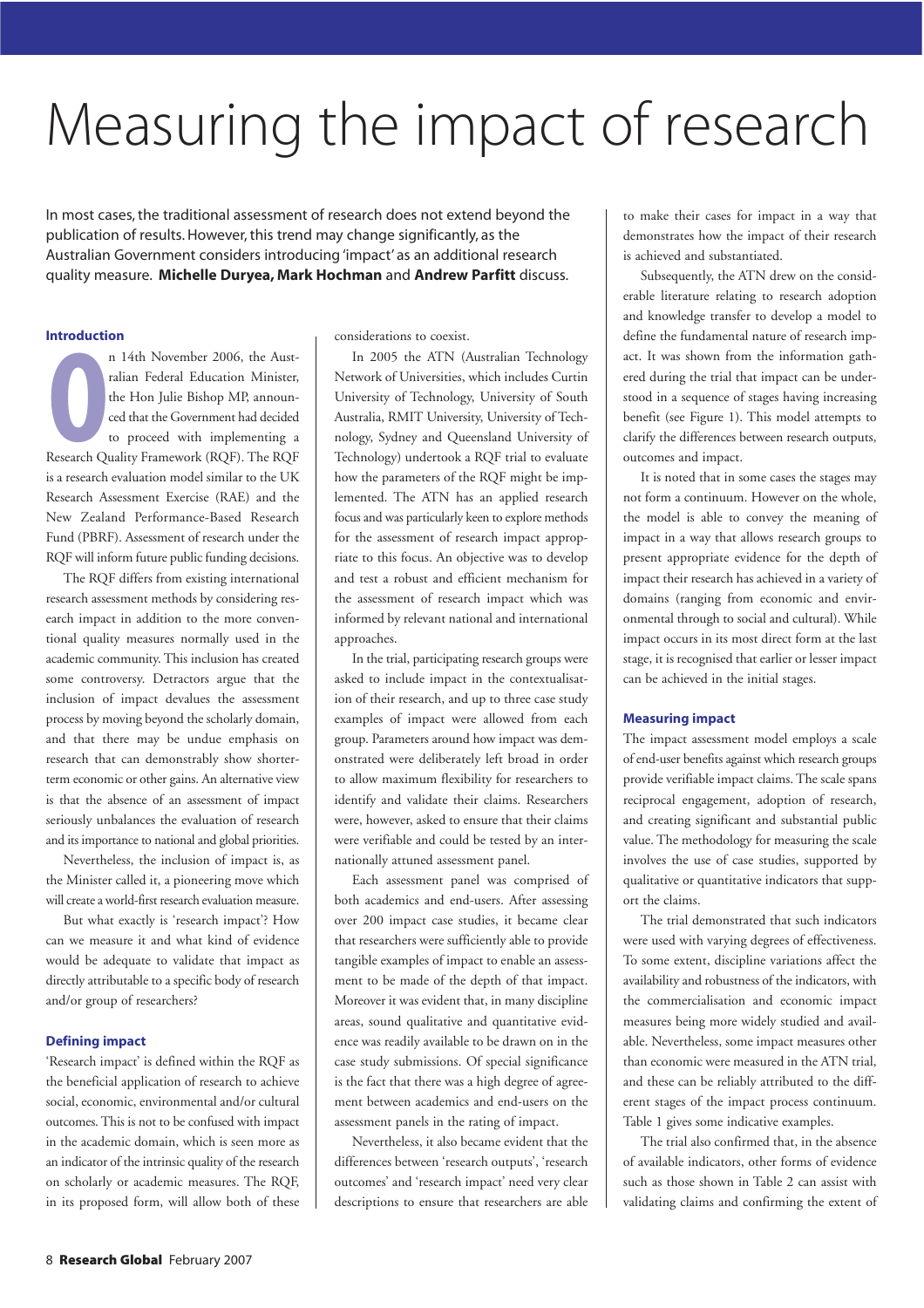# **Traditional Quality Domain Scope 2018 12:38 Research Impact Scope**



Figure 1: ATN Model of Research Impact Scope

the impact. As with the indicators presented in Table 1, these are by no means exhaustive and suggestions will not be applicable in all cases. In any event, a case would need to be made by the research group that the evidence directly supports any impact claims.

## ATN impact examples

The following three case studies are examples from the ATN RQF trial which demonstrate the various types of research impact achieved.

# Nanochemistry Research Institute (NRI), Curtin University of Technology – Improving industrial crystallisation

Research into industrial crystallisation within the NRI led to substantial savings for the minerals industry and, through improving efficiency, this has also reduced waste thus benefiting the environment.

An independent assessment was carried out by a consulting group in order to gain a quantitative measure of the impact of NRI's crystallisation research on business performance. The direct benefit realised in the period 1999-2003 is AUD34 million. The anticipated benefit is estimated to exceed AUD350 million.

# Centre for Sleep Research, University of South Australia – Fatigue risk management policy development

The work undertaken by this Centre informed national and international transport sector policy, which led to new and improved codes of practice and legislation in relation to managing fatiguerelated risks more effectively. These codes of practice have demonstrably resulted in improved safety and a reduction in fatigue-related accidents and injuries.

#### Table 1: Impact Indicators

| <b>Impact Type</b>                     | <b>Research Transfer</b>                                                                                                                                       | <b>Research Outcomes</b>                                                                                                                                                                                                                         | <b>Research Impact</b>                                                                                                                                                                                                                                                               |
|----------------------------------------|----------------------------------------------------------------------------------------------------------------------------------------------------------------|--------------------------------------------------------------------------------------------------------------------------------------------------------------------------------------------------------------------------------------------------|--------------------------------------------------------------------------------------------------------------------------------------------------------------------------------------------------------------------------------------------------------------------------------------|
| Economic/<br><b>Commercial</b>         | Licences, options,<br>assignments<br>(no. and value)<br>$\blacksquare$ Royalty agree-<br>ments (no. and value)<br>Pilots, prototypes,<br>clinical trials (no.) | New products,<br>services (no.)<br>Gross revenue<br>$\blacksquare$ Start-ups/spin-outs<br>(no. and revenue)<br>$\blacksquare$ Joint ventures<br>(no. and revenue)<br>$\blacksquare$ Repeat business<br>(% of contracts with<br>previous clients) | $\blacksquare$ Fuel or time savings<br>$\blacksquare$ Reduced risk<br>$\blacksquare$ Increased<br>productivity<br>Reduced costs<br>$\blacksquare$ Increased<br>competitiveness<br>Improved<br>processes/efficiency<br>$\blacksquare$ Increased<br>employment<br>Increased investment |
| Social/<br>Cultural/<br>Environmental/ | $\blacksquare$ Informing<br>government or<br>industry policy<br>$\blacksquare$ Engagement in<br>community groups                                               | $\blacksquare$ Changed practice<br>in waste management<br>$\blacksquare$ Uptake of<br>recycling techniques<br>developed<br>New or improved<br>government policy                                                                                  | $\blacksquare$ Reduced<br>consumption of<br>natural resources e.g.<br>fossil fuels and water<br>Reduced waste<br>Improved health<br>and/or wellbeing                                                                                                                                 |

# Table 2: Impact Evidence